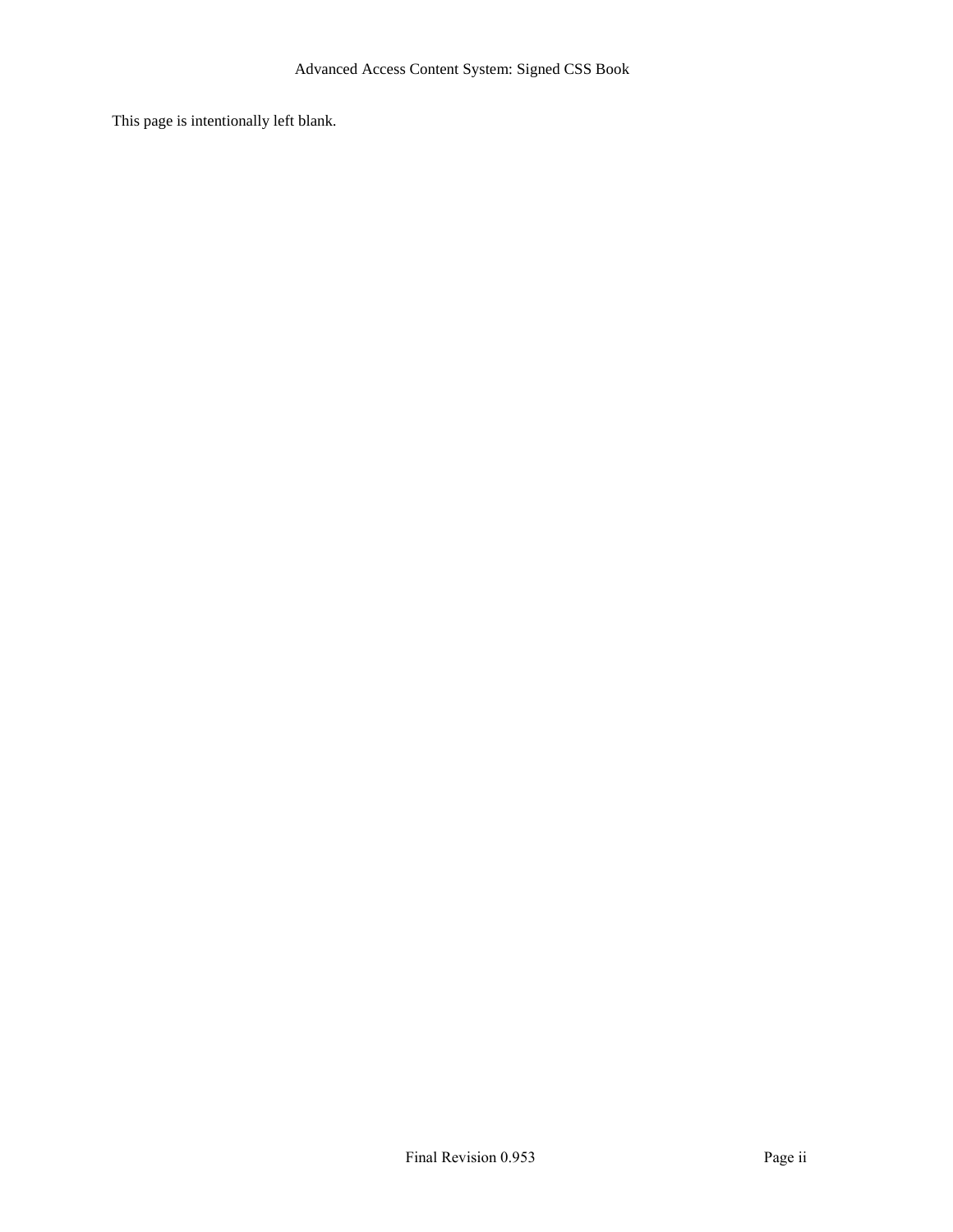Preface

#### <span id="page-2-0"></span>**Notice**

THIS DOCUMENT IS PROVIDED "AS IS" WITH NO WARRANTIES WHATSOEVER, INCLUDING ANY WARRANTY OF MERCHANTABILITY, NONINFRINGEMENT, FITNESS FOR ANY PARTICULAR PURPOSE, OR ANY WARRANTY OTHERWISE ARISING OUT OF ANY PROPOSAL, SPECIFICATION OR SAMPLE. IBM, Intel, Microsoft Corporation, Panasonic Corporation, Sony Corporation, Toshiba Corporation, The Walt Disney Company and Warner Bros. disclaim all liability, including liability for infringement of any proprietary rights, relating to use of information in this specification. No license, express or implied, by estoppel or otherwise, to any intellectual property rights are granted herein.

This document is subject to change under applicable license provisions.

Copyright © 2007-2012 by Intel Corporation, International Business Machines Corporation, Microsoft Corporation, Panasonic Corporation, Sony Corporation, Toshiba Corporation, The Walt Disney Company, and Warner Bros. Third-party brands and names are the property of their respective owners.

### <span id="page-2-1"></span>**Intellectual Property**

Implementation of this specification requires a license from AACS LA LLC.

# <span id="page-2-2"></span>**Contact Information**

Please address inquiries, feedback, and licensing requests to AACS LA LLC:

- Licensing inquiries and requests should be addressed to  $\frac{ \text{licensing}(\omega)$  aacsla.com.
- Feedback on this specification should be addressed to [comment@aacsla.com.](mailto:comment@aacsla.com)

The URL for the AACS LA LLC web site i[s http://www.aacsla.com.](http://www.aacsla.com/)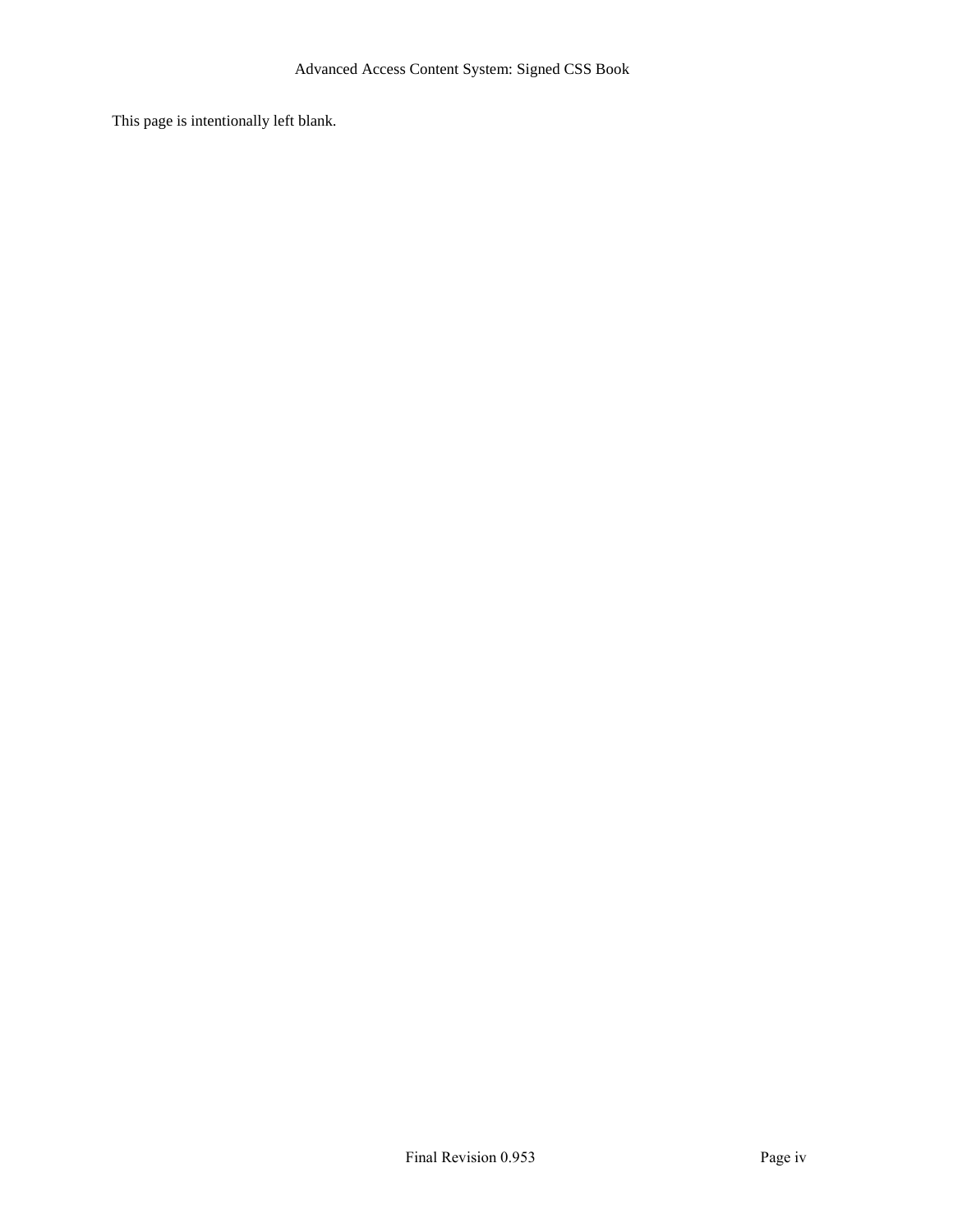# **Table of Contents**

| 1.1 |                                                                      |
|-----|----------------------------------------------------------------------|
| 1.2 |                                                                      |
| 1.3 |                                                                      |
| 1.4 |                                                                      |
| 1.5 |                                                                      |
| 1.6 |                                                                      |
| 1.7 |                                                                      |
|     |                                                                      |
| 2.  |                                                                      |
| 2.1 |                                                                      |
| 2.2 |                                                                      |
| 2.3 |                                                                      |
| 2.4 |                                                                      |
| 2.5 | Verifying the CSS Content AACS Certificate and Screening Obligation7 |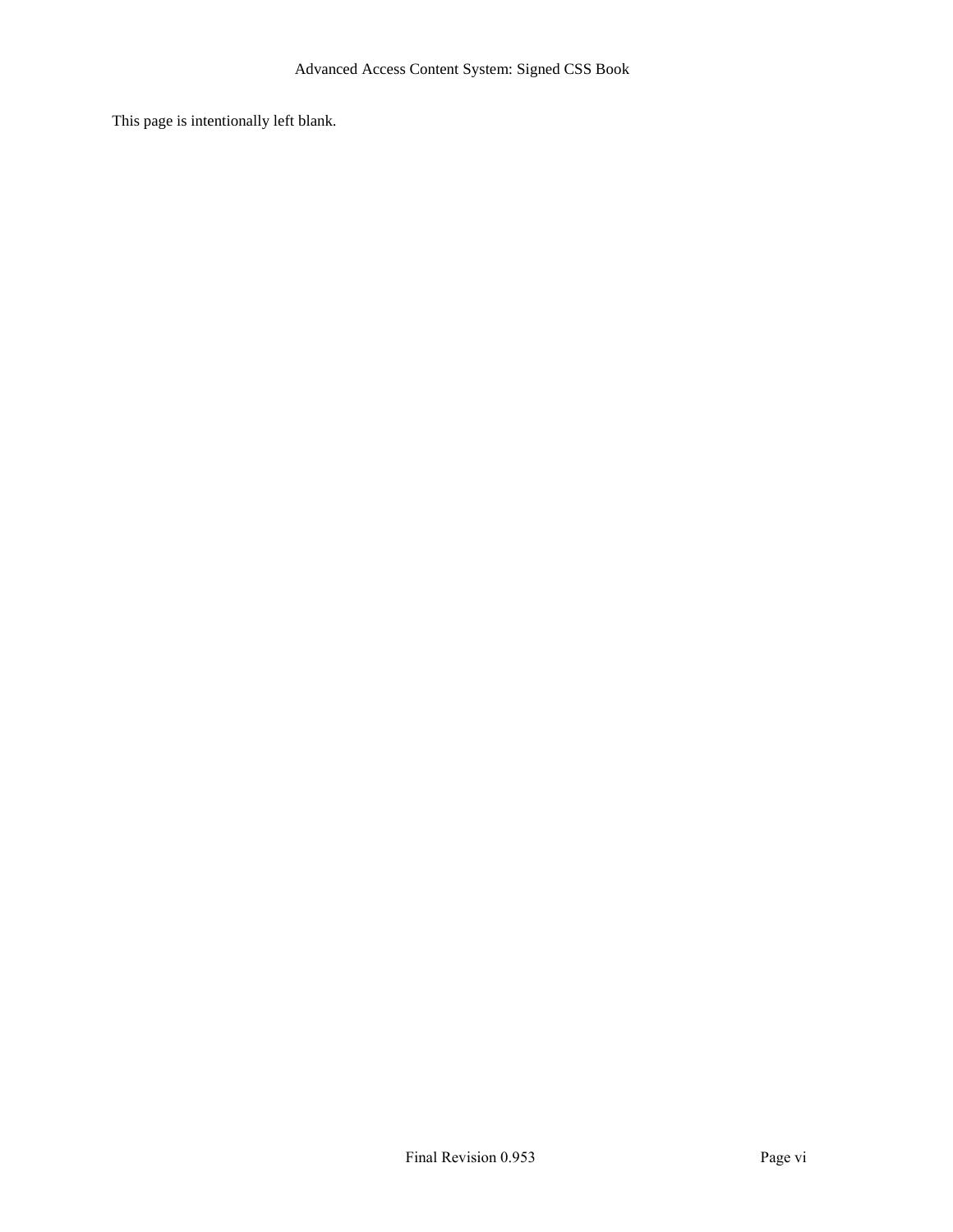# **List of Figures**

Figure 2-1 – Content Signing Process [for CSS......................................................................................................](#page-16-1) 7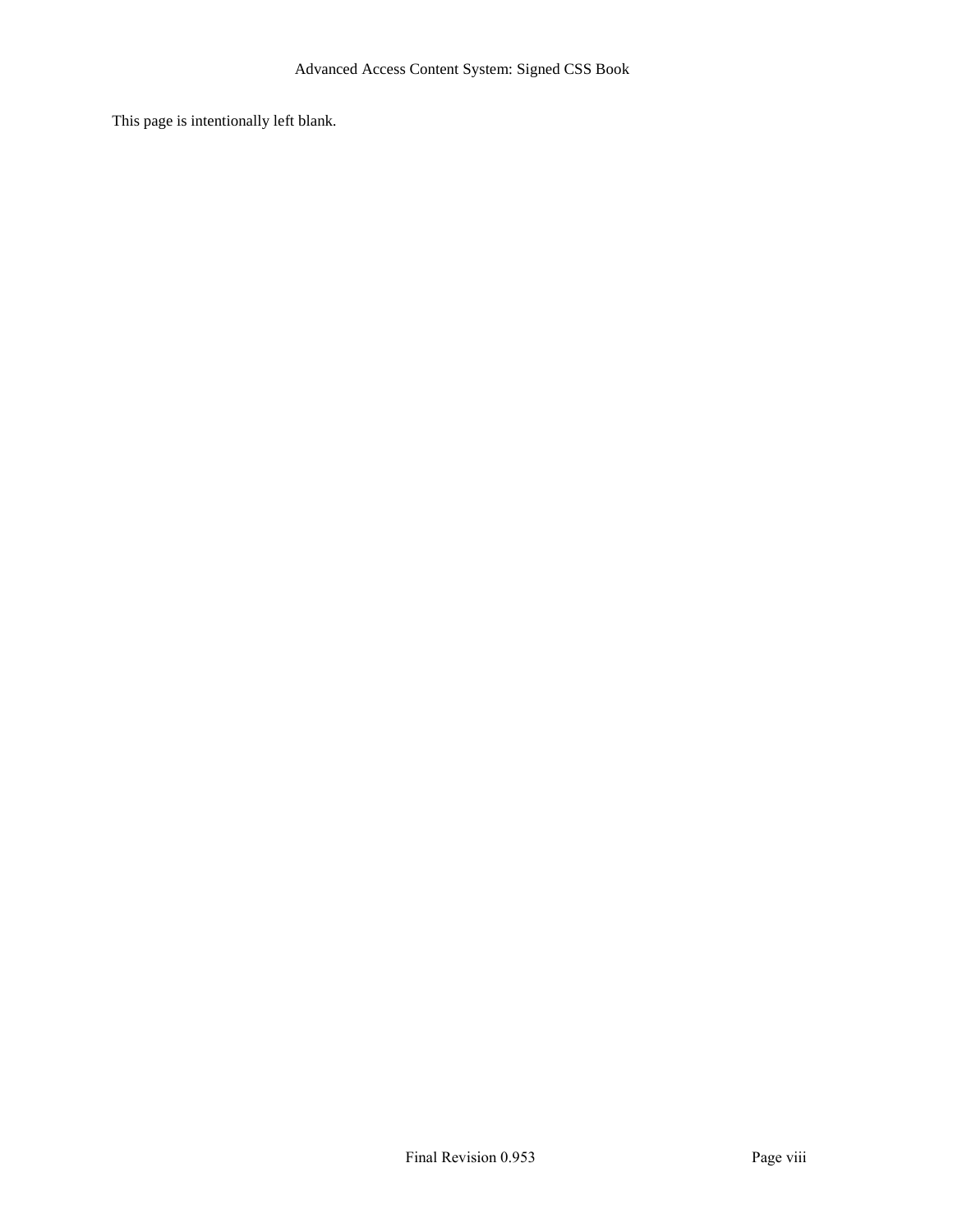# **List of Tables**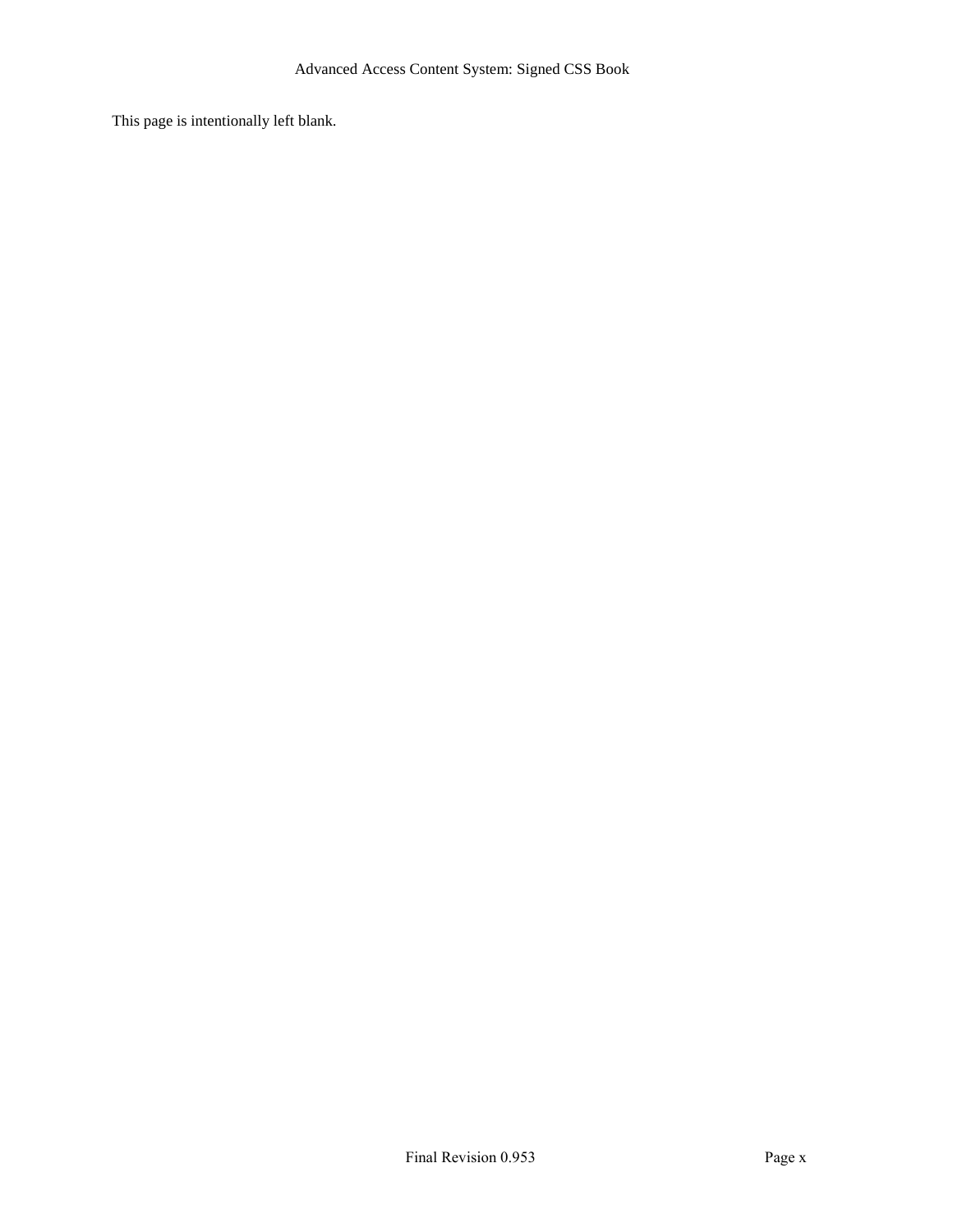# **Chapter 1 Introduction**

### <span id="page-10-1"></span><span id="page-10-0"></span>**1.1 Purpose and Scope**

The Advanced Access Content System (AACS) specification defines an advanced, robust and renewable method for protecting audiovisual entertainment content, including high-definition content. The specification is organized into several "books". The *Introduction and Common Cryptographic Elements* book defines cryptographic procedures that are common among the various defined uses of the protection system. The *Prerecorded Video Book* defines common details for using the system to protect audiovisual content distributed on pre-recorded (read-only) storage media. This document, the *Signed CSS* book, defines how to use AACS to validate the integrity of audiovisual content protected by CSS Technology provided by DVD CCA.

The use of this specification and access to the intellectual property and cryptographic materials required to implement it will be the subject of a license. A license authority referred to as AACS LA LLC (hereafter referred to as AACS LA) is responsible for establishing and administering the content protection system based in part on this specification.

### <span id="page-10-2"></span>**1.2 Overview**

DVD-Video content may be protected by CSS Technology. Further, this document provides the data structure and procedure to validate the integrity of the content protected by CSS Technology. Note that encryption and decryption of CSS Technology are used to protect the content, and AACS Technology is not used for this purpose.

### <span id="page-10-3"></span>**1.3 Organization of this Document**

This document is organized as follows:

- Chapter 1 provides an introduction.
- Chapter [2](#page-12-1) describes DVD-Video specific procedures related to the content validation.

#### <span id="page-10-4"></span>**1.4 References**

This specification shall be used in conjunction with the following publications. When the publications are superseded by an approved revision, the revision shall apply.

AACS LA, Introduction and Common Cryptographic Elements

AACS LA, Pre-recorded Video Book

DVD Forum, DVD Specifications for Read-Only Disc, Part 1 Physical Specifications

DVD Forum, DVD Specifications for Read-Only Disc, Part 2 File System Specifications

DVD Forum, DVD Specifications for Read-Only Disc, Part 3 Video Specifications

DVD CCA, CSS Procedural Specifications

DVD CCA, CSS Technical Specifications

#### <span id="page-10-5"></span>**1.5 Document History**

This document version 0.953 supersedes version 0.952 dated July 14, 2011 and contains NO SPECIFICATION CHANGES. Version 0.952 superseded version 0.951 dated September 28, 2009 and contained NO SPECIFICATION CHANGES. Version 0.951 superseded version 0.95 dated May 21, 2009. It contained minor editorial clarifications.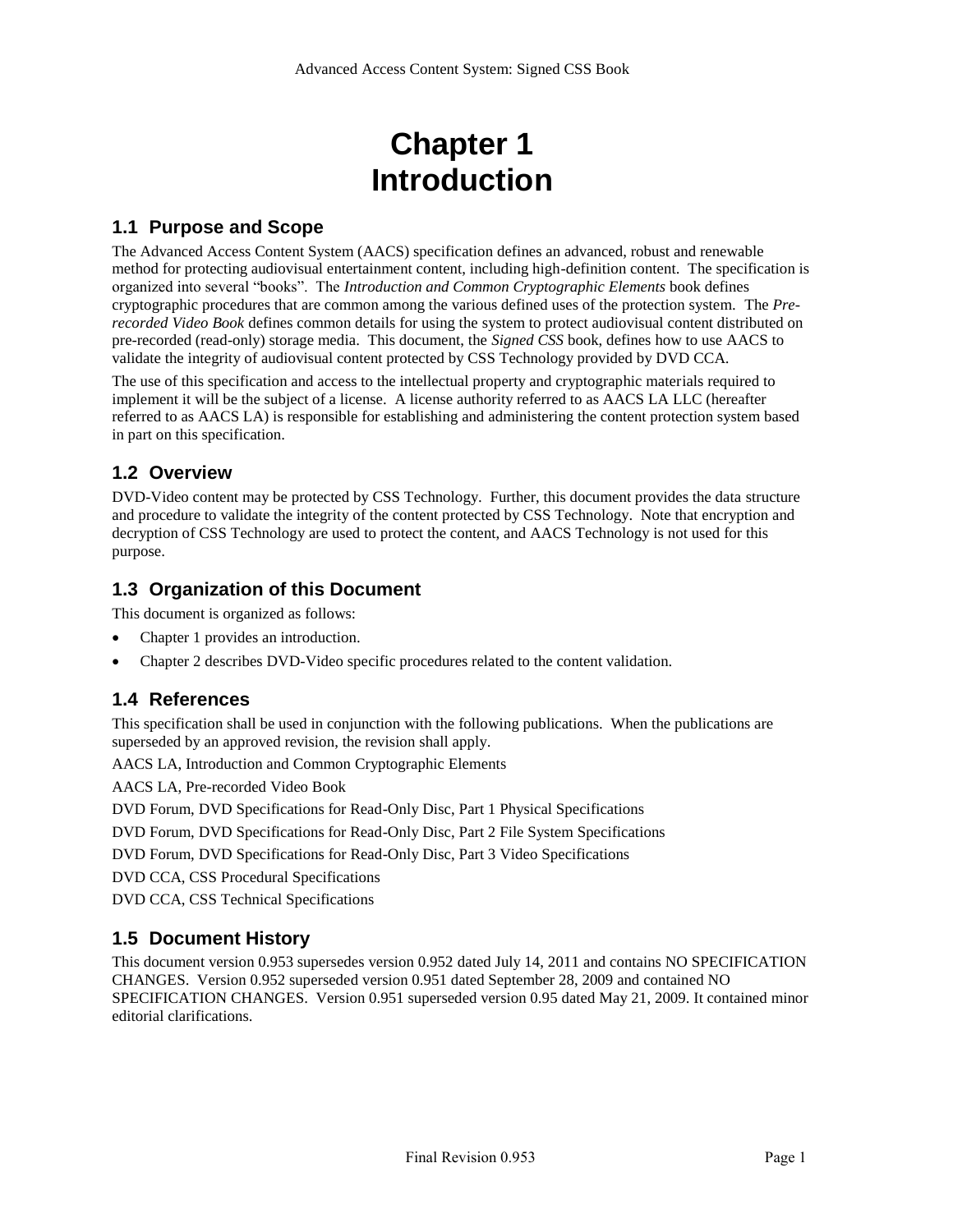### <span id="page-11-0"></span>**1.6 Notation**

Except where specifically noted otherwise, this document uses the same notations and conventions for numerical values, operations, and bit/byte ordering as described in the *Introduction and Common Cryptographic Elements* book of this specification.

### <span id="page-11-1"></span>**1.7 Abbreviations and Acronyms**

| CHT         | Content Hash Table             |
|-------------|--------------------------------|
| CSS         | <b>Content Scramble System</b> |
| <b>HUN</b>  | Hash Unit Number               |
| <b>NHV</b>  | Number of Hash Values          |
| VOB         | Video Object                   |
| <b>VOBS</b> | Video Object Set               |
|             |                                |

VOBU Video Object Unit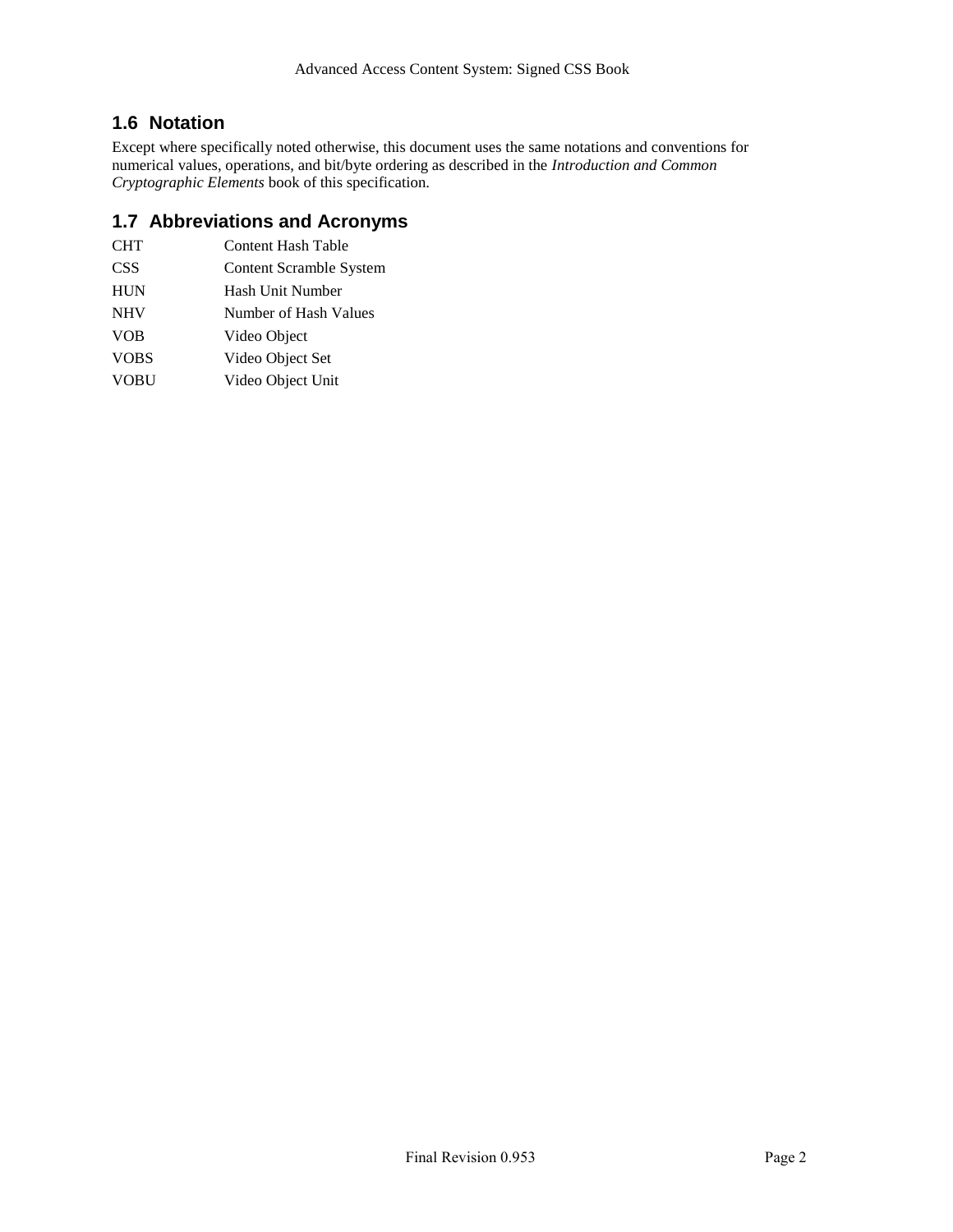# **Chapter 2 Details for Content Validation**

# <span id="page-12-1"></span><span id="page-12-0"></span>**2. Introduction**

Content validation requires the Content Certificate that is specified in Chapter 2 of the *Pre-recorded Video Book* of this specification. This chapter describes additional details of content validation that are specific to DVD-Video format.

As described in the *Pre-recorded Video Book*, every hash units of the AV contents in the DVD-Video format on the disc is hashed, and this hashed value is included in the Content Hash Table. Every part of the Content Hash Table, that corresponds to an AV content file, is then hashed, and this hashed value is included in the unsigned Content Certificate as a Content Hash Table Digest. This unsigned Content Certificate is finally signed by the AACS LA, and this becomes the Content Certificate.

A disc may contain both encrypted contents and unencrypted contents. The Content Certificate, however, shall cover all the AV contents in the DVD-Video format on the disc, whether they are encrypted or not.

# <span id="page-12-2"></span>**2.1 Content Certificate for Signed CSS**

Content protected using the CSS technology and distributed on Pre-recorded or CSS protected downloaded DVD Discs can have an AACS signature. If it does, the AACS Licensed Player shall check the signature. If it verifies, it shall treat the content as if it came from a trusted source; otherwise it shall not play the content. The AACS signature is a content certificate called the CSS Content AACS Certificate.

The CSS Content AACS Certificate is stored in the "\AACS" directory of the DVD format in a file named "CSS\_CONTENT\_CERT.AACS". The CSS Content AACS Certificate file has the format defined i[n Table 2-1.](#page-12-3)

<span id="page-12-3"></span>

| <b>Bit</b><br><b>Byte</b> | 7 | 6                                  | 5 | $\overline{\mathbf{4}}$ | 3 | $\overline{2}$ |  | $\mathbf 0$ |  |  |  |
|---------------------------|---|------------------------------------|---|-------------------------|---|----------------|--|-------------|--|--|--|
| $\mathbf{0}$              |   | Certificate Type: 80 <sub>16</sub> |   |                         |   |                |  |             |  |  |  |
|                           |   | Reserved                           |   |                         |   |                |  |             |  |  |  |
| $\overline{2}$<br>.<br>5  |   | Total_Number_of_HashUnits          |   |                         |   |                |  |             |  |  |  |
| 6                         |   | Total_Number_of_Layers             |   |                         |   |                |  |             |  |  |  |
| $\tau$                    |   | Layer_Number                       |   |                         |   |                |  |             |  |  |  |
| $\,8\,$<br>$\cdots$<br>11 |   | Number_of_HashUnits                |   |                         |   |                |  |             |  |  |  |
| 12<br>13                  |   | Number_of_Digests                  |   |                         |   |                |  |             |  |  |  |
| 14<br>15                  |   | Applicant ID                       |   |                         |   |                |  |             |  |  |  |

#### **Table 2-1 – CSS Content AACS Certificate for DVD-Video Disc**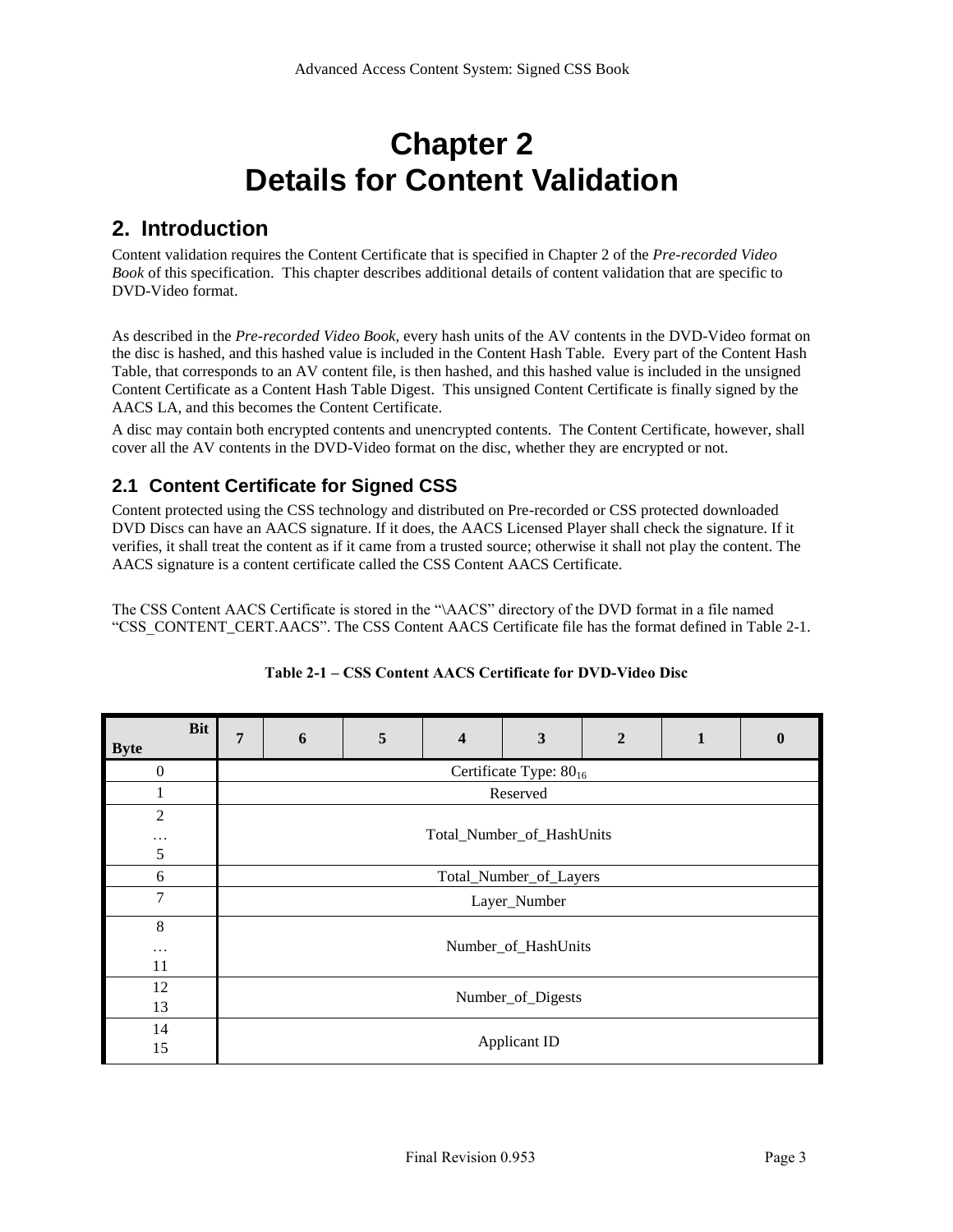| 16<br>.<br>19              | <b>Content Sequence Number</b>   |
|----------------------------|----------------------------------|
| 20<br>21                   | Reserved                         |
| 22<br>23                   | Reserved                         |
| 24<br>25                   | Length_Format_Specific_Section   |
| 26<br>27                   | Reserved                         |
| 28<br>$\ddot{\cdot}$<br>35 | <b>Content Hash Table Digest</b> |
| 36<br>$\bullet$<br>75      | Signature Data                   |

- A 1-byte Certificate Type value, where  $80_{16}$  shall be used to indicate a first-generation CSS Content AACS Certificate
- A 4-byte Total\_Number\_of\_HashUnits field indicates the total number of Hash Units on the optical media.
- A 1-byte Total\_Number\_of\_Layers field indicates the total number of layers on the optical media. This field shall be  $01_{16}$  for the CSS Content AACS Certificate regardless of the actual total number of layers.
- A 1-byte Layer\_Number field shall be  $00_{16}$  for the CSS Content AACS Certificate, regardless of the actual layer number.
- A 4-byte Number\_of\_HashUnits field indicates the number of Hash Units on the layer for which this CSS Content AACS Certificate is created.
- A 2-byte Number\_of\_Digests field indicates the number of Content Hash Table Digests contained within the CSS Content AACS Certificate. For the CSS Content AACS Certificate, this value is 1.
- A 2-byte Applicant ID, assigned by the AACS LA. Each adopter that will be submitting requests to AACS LA to create CSS Content AACS Certificates will be assigned a unique Applicant ID. Each CSS Content AACS Certificate will also be unique.
- A 4-byte Content Sequence Number assigned by the AACS LA to uniquely identify the Certified Content amongst that applicant's content. The combination of the Applicant ID and the Content Sequence Number is referred to as the CSS *Content\_AACS Certificate\_ID.* In other words, the CSS Content AACS Certificate ID is a 6-byte number.
- A 2-byte Length\_Format\_Specific\_Section that specifies the length of the subsequent Format Specific Section. This field shall be set to 0.
- 8-byte Content Hash Table Digests, containing the digests of the Content Hash Tables. The digest consists of the least significant 64 bits of the resulting digest from SHA-1 as described in the AACS *Pre-recorded Video Book* of this specification.
- A 40 byte Signature Data, calculated using the Entity Private Key, over the entire data up to and including Content Hash Table Digest.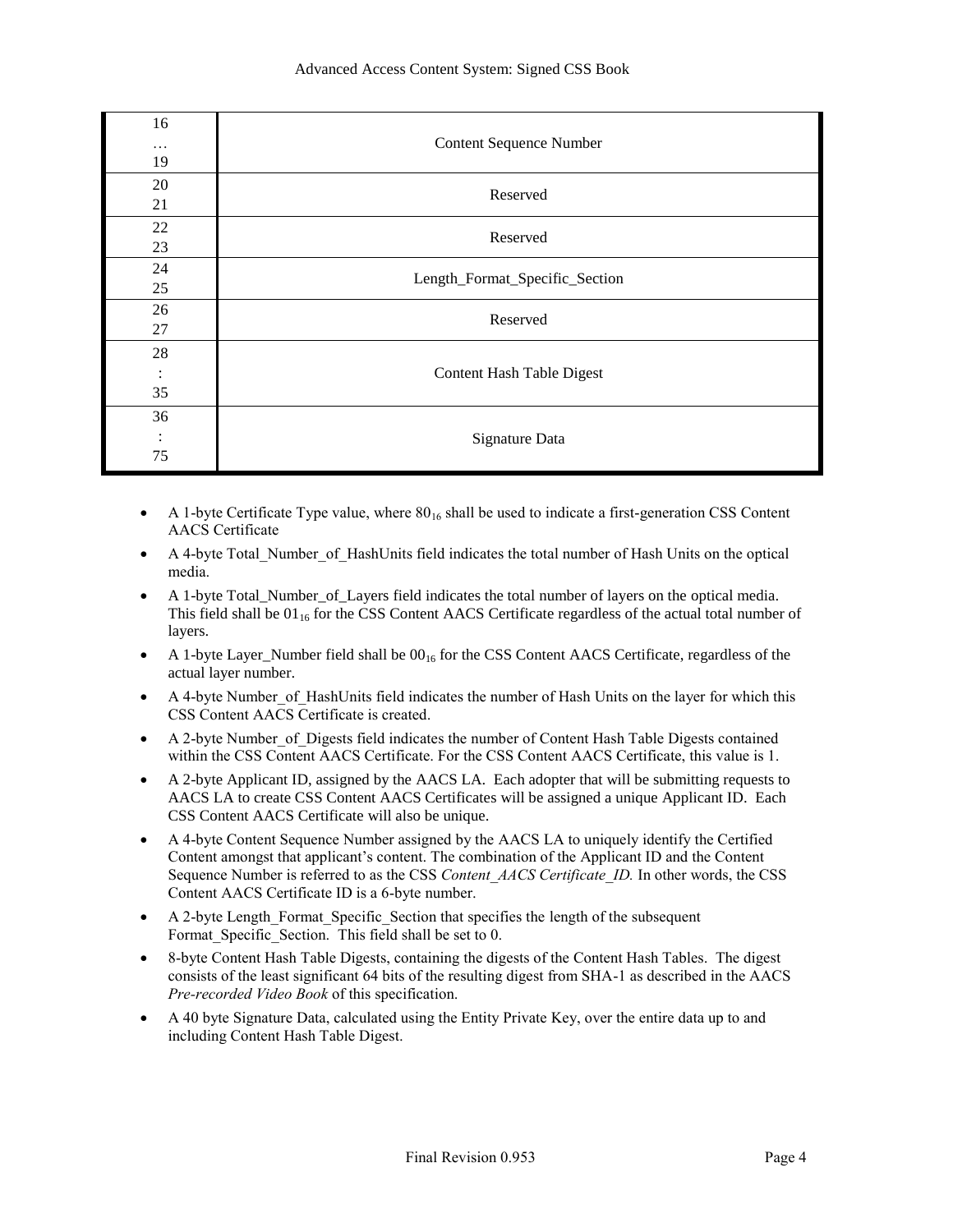# <span id="page-14-0"></span>**2.2 Content Hash Table**

A CSS Disc created by an AACS Licensed Content Producer shall store a Content Hash Tables (CHT), which shall reside in the "AACS" directory under the file name "CSS\_CONTENT\_HASH\_TABLE.AACS". The CHT contains the eight-byte hash values of all the Hash Units on the DVD disc. The CHT has the format shown in [Table 2-2.](#page-14-1)

<span id="page-14-1"></span>

| <b>Bit</b><br><b>Byte</b> | $\overline{7}$              | 6                            | $\sqrt{5}$ | $\overline{4}$ | 3 | $\overline{2}$ | $\mathbf{1}$ | $\overline{0}$ |  |
|---------------------------|-----------------------------|------------------------------|------------|----------------|---|----------------|--------------|----------------|--|
| $\boldsymbol{0}$          |                             |                              |            |                |   |                |              |                |  |
| $\ddot{\phantom{0}}$<br>3 | Number of Hash Values (NHV) |                              |            |                |   |                |              |                |  |
| $\overline{4}$            |                             |                              |            |                |   |                |              |                |  |
| 7                         | Reserved                    |                              |            |                |   |                |              |                |  |
| 8                         |                             |                              |            |                |   |                |              |                |  |
| $\ddot{\cdot}$<br>15      | Hash Value of Hash Unit #1  |                              |            |                |   |                |              |                |  |
| 16                        |                             |                              |            |                |   |                |              |                |  |
| $\ddot{\cdot}$            | Hash Value of Hash Unit #2  |                              |            |                |   |                |              |                |  |
| 23                        |                             |                              |            |                |   |                |              |                |  |
| .                         | .                           |                              |            |                |   |                |              |                |  |
| 8*NHV                     |                             |                              |            |                |   |                |              |                |  |
| $7+8*NHV$                 |                             | Hash Value of Hash Unit #NHV |            |                |   |                |              |                |  |

#### **Table 2-2 – Format of Content Hash Table**

CHT consists of the following fields:

- Number of Hash Values (NHV) of 4 bytes which indicates the total number of Hash Values in the CHT. The NHV shall not exceed 500000.
- A series of 8-byte Hash Values, each of which stores the hash value calculated from the corresponding Hash Unit. The hash value is the lsb 64 bits of the SHA-1 hash value. The SHA-1 hash value shall be calculated regardless of whether the Hash Unit are encrypted or not, which means that a player device need not decrypt the Hash Units before checking the hash value.

The total number of the Hash Units on the CSS DVD Disc shall not exceed 500,000. If the player encounters a Hash Unit whose Hash Unit Number (HUN) exceeds the NHV, the player shall immediately go to the Stop State. HUN is assigned to each Hash Unit in ascending order within each VOBS. Among VOBS, HUN is assigned in the following order:

VMGM -> VTSM#1 -> VTSTT#1 -> VTSM#2 -> VTSTT#2 -> ... -> VTSM#n -> VTSTT#n. Note that the value of HUN starts from one. Therefore, if VMGM exists, HUN of the first Hash Unit in VMGM is one, and HUN of the last Hash Unit in VTSTT#n has the largest value in the disc.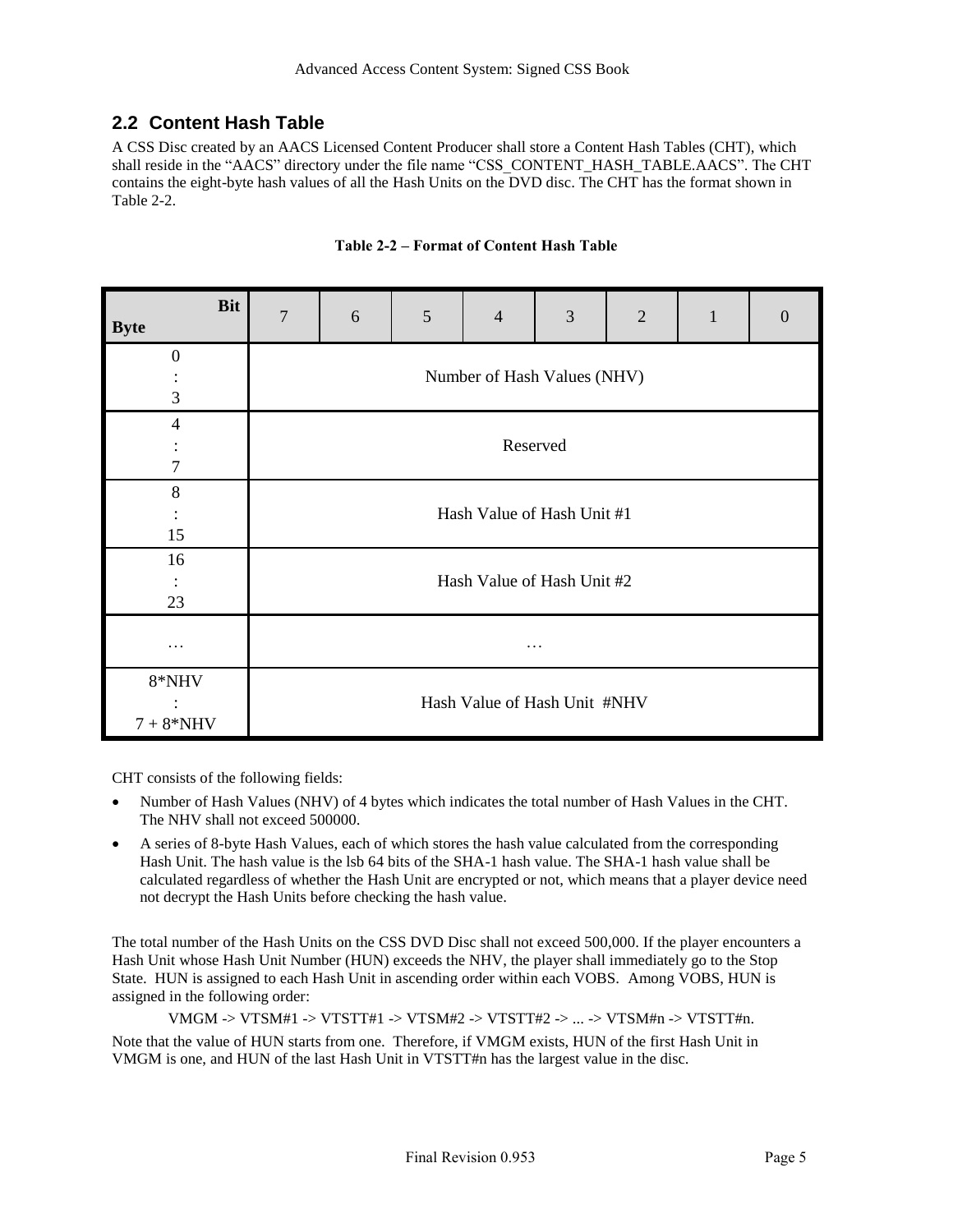## <span id="page-15-0"></span>**2.3 Hash Unit**

Each Video Object Set (VOBS) is a collection of Video Objects (VOBs), and each VOB is divided into one or more Cells, which consists of Video Object Units (VOBUs). The entirety of one Video Object Unit is utilized as one Hash Unit in case of CSS Content Hash Table. For more detail of Video Object Unit, refer section 5.1 of *DVD Forum, DVD Specifications for Read-Only Disc, Part 3 Video Specifications*. Note that the number of Video Object Units on a CSS DVD Disc shall not exceed 500,000.

# <span id="page-15-1"></span>**2.4 Creating the CSS Content AACS Certificate**

A Licensed Replicator shall create the CSS Content AACS Certificate by the following procedure.

1. The digests of the individual units of content are computed as follows:

 $C_d = [SHA-1(Hash_UInit)]_{lsb_64}$ 

Where Hash\_Unit is defined in [2.3](#page-15-0) and SHA-1 is the SHA hashing function as defined in *Introduction and Common Cryptographic Elements* book.

All Hash\_Units on the media shall be included in this computation. In the case where some of the Hash\_Units on the media are encrypted and others are not encrypted, the digest of the unencrypted Hash\_Units shall also be included in the CHT. For Hash Units that are encrypted,  $C<sub>d</sub>$  shall be calculated after encryption of those Hash\_Units.

2. Each instance of  $C_d$  is stored in the Content Hash Tables (CHT). Note that the  $C_d$ s shall be listed in the CHT in the following order:

VMGM -> VTSM#1 -> VTSTT#1 -> VTSM#2 -> VTSTT#2 -> ... -> VTSM#n -> VTSTT#n

In case VMGM and/or VTSM(s) is(are) missing on the disc, the corresponding  $C_d(s)$  is(are) not listed in the CHT. For details of these VOBS files above, refer to *DVD Forum, DVD Specifications for Read-Only Disc, Part 3 Video Specifications*.

3. The digest of the Content Hash Table is computed as follows:

 $CHT_d = [SHA-1(CHT)]_{lsb_64}$ 

4. The CHT $_d$  is stored in a CSS Content AACS Certificate (CC) and the CSS Content AACS Certificate is cryptographically signed as follows:

 $CC_{sig} = AACS\_Sign(AACS\_CC_{priv}, CC)$ 

With AACS\_Sign as defined in *Introduction and Common Cryptographic Elements* book and the format and layout of the CSS Content AACS Certificate as defined in Section [2.1.](#page-12-2) The private key, denoted AACS\_CC<sub>priv</sub>, is an additional private key of the AACS LA that is used only for the purpose of signing the CSS Content AACS Certificate.

This step will be performed at a secure facility operated by the AACS LA where AACS\_CC<sub>priv</sub> is securely stored. The previous steps are all performed by the Licensed Replicator. This process is demonstrated in [Figure 2-1](#page-16-1).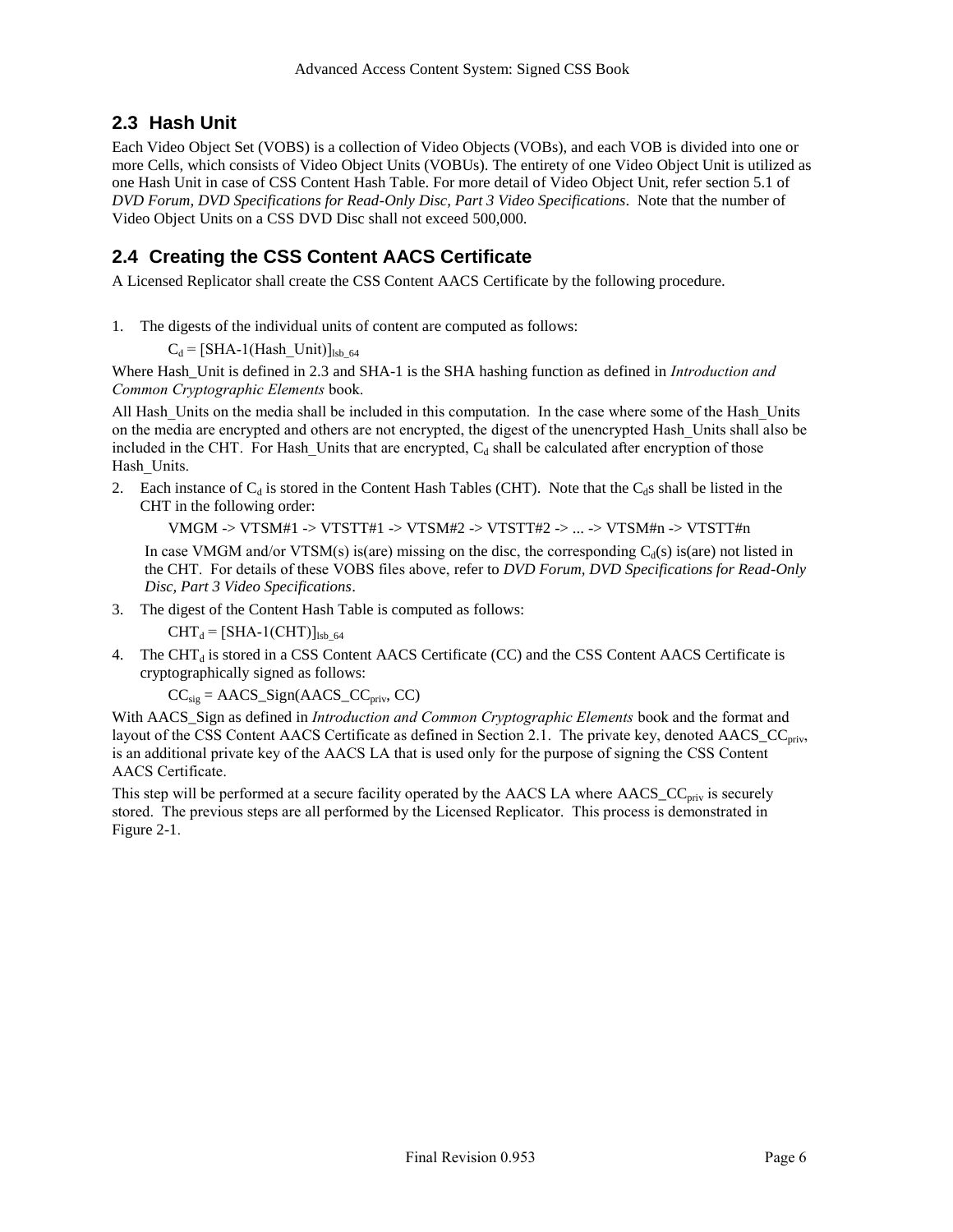

**Figure 2-1 – Content Signing Process for CSS**

# <span id="page-16-1"></span><span id="page-16-0"></span>**2.5 Verifying the CSS Content AACS Certificate and Screening Obligation**

As a condition of bypassing screening of the Trusted Source Mark from content stored on CSS protected media, a Licensed Product shall for each starting use, verify the integrity of that content by the procedure enumerated below. If a CSS Content AACS Certificate is present and does not validate, then playback is halted.

If the initial CSS Content AACS Certificate validation step above is *skipped*, then the Licensed Product will screen for the Trusted Source Mark, and if it is detected, the Licensed Product will check for a valid CSS Content AACS Certificate by the procedure enumerated below. If the CSS Content AACS Certificate validates, then enforcement will be suppressed, and Trusted Source Mark screening will stop.

- 1. If the CSS Content AACS Certificate ID is on the AACS Content Revocation List (CRL) stored in the player, the player shall not play the content. If the player has not yet acquired a CRL from AACS protected content, then it shall skip this step.
- 2. Selects a subset of hash units randomly from all content hash units, from which the content hash value is calculated. The Licensed Product shall select the subset of hash units using one of the following two procedures:
	- a) Selects 7 hash units randomly from all content hash units
	- b) Selects the first hash unit and additionally selects at least 1% of the remaining content hash units from the position where playback begins until the end of the Title, where the hash units are randomly selected and evenly distributed throughout all content hash units. As an example, the Licensed Product could use a pseudo randomly generated value modulo 100 to determine which one of the next 100 hash units to verify.

All digests in the CHT shall be included in this selection process.

3. Calculates hash value for each of the selected content hash units.

 $C_d = [SHA-1(Hash Unit)]_{lsb-64}$ 

Where Hash\_Unit is as defined above and SHA-1 is the SHA hashing function as defined in *Introduction and Common Cryptographic Elements* book.